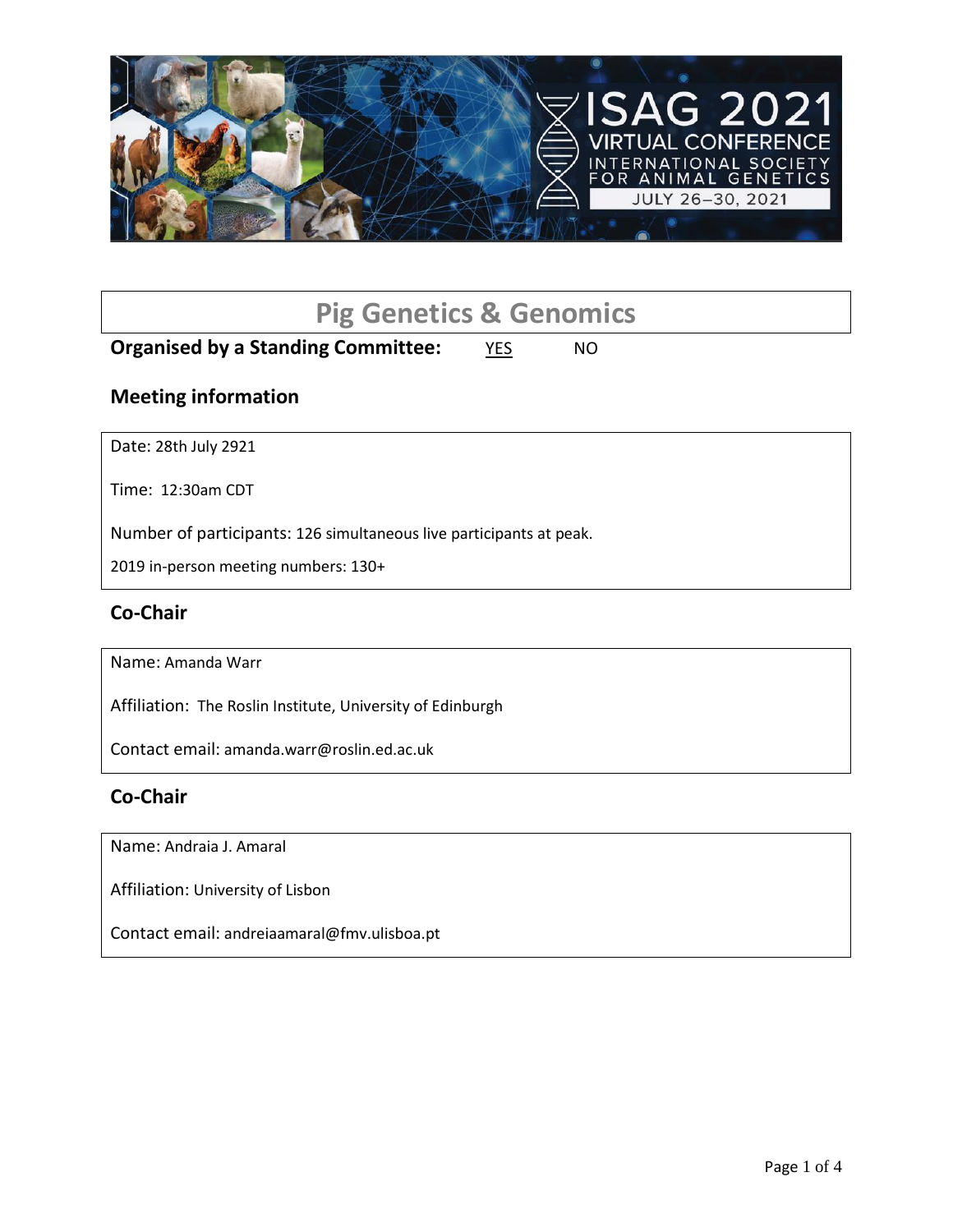# **Agenda**

12:30am: Business Meeting & Elections 12:45am: W159 Zhangyan Pan- Pig Genome Functional Annotation enhances biological interpretations of complex traits and comparative epigenomics 1:05am: W160 Siriluck Ponsuksili- Alteration of expression of miRNA and mRNA transcripts in fetal muscle tissue in the context of sex, mother and variable fetal weight 1:25am: W161 Yejee Park- Time Serial Ovarian Transcriptome Analysis for Entire Porcine Estrous Cycle Reveals Changes of Steroid Metabolism and Corpus Luteum Development 1:45am W162 Daniel Crespo-Piazuelo- Identifying muscle transcriptional regulatory elements in the pig genome 2:05am: Break 2:20am: W163 Maria Muñoz- Characterization of circulating microRNAs profile in Iberian pigs with and without heat stress 2:40am: W164 John King Layos- Historical biogeography of Philippine native pigs and the perplexing mitochondrial DNA variation in Philippine wild pigs 3:00am: W165 Giuseppina Schiavo- The genomic inbreeding trends in Italian heavy pig breeds over the last 25 years 3:20am: W166 Lel Eory- The Common Warthog (Phacochoerus africans) reference genome and sequence variation 4:10am W167 Martijn Derks- A pan-genome of commercial pig breeds

# **Summary of the meeting**

Pre-break session and business meeting lead by Amanda Warr, post-break session lead by Andreia J. Amaral.

During the business meeting Andreia J. Amaral and Amanda Warr were re-elected for second terms on the standing committee. Following previous discussions between the standing committee members two new members were nominated for election to the standing committee, Gary Rohrer and Catherine Larzul. These were approved by the workshop participants. This year is the final year of commitment from Romi Pena and Kyle Schachtsneider and they were thanked for their service on the committee.

Discussion from the previous meeting in Lleida was revisited- previously we had decided to have some shorter talks during the workshop aimed at ERCs. Due to organising the online session being more complicated this was not implemented this year, but will be for the next in-person meeting. We had also talked about trying to secure a larger room, this again is irrelevant to the current meeting but will be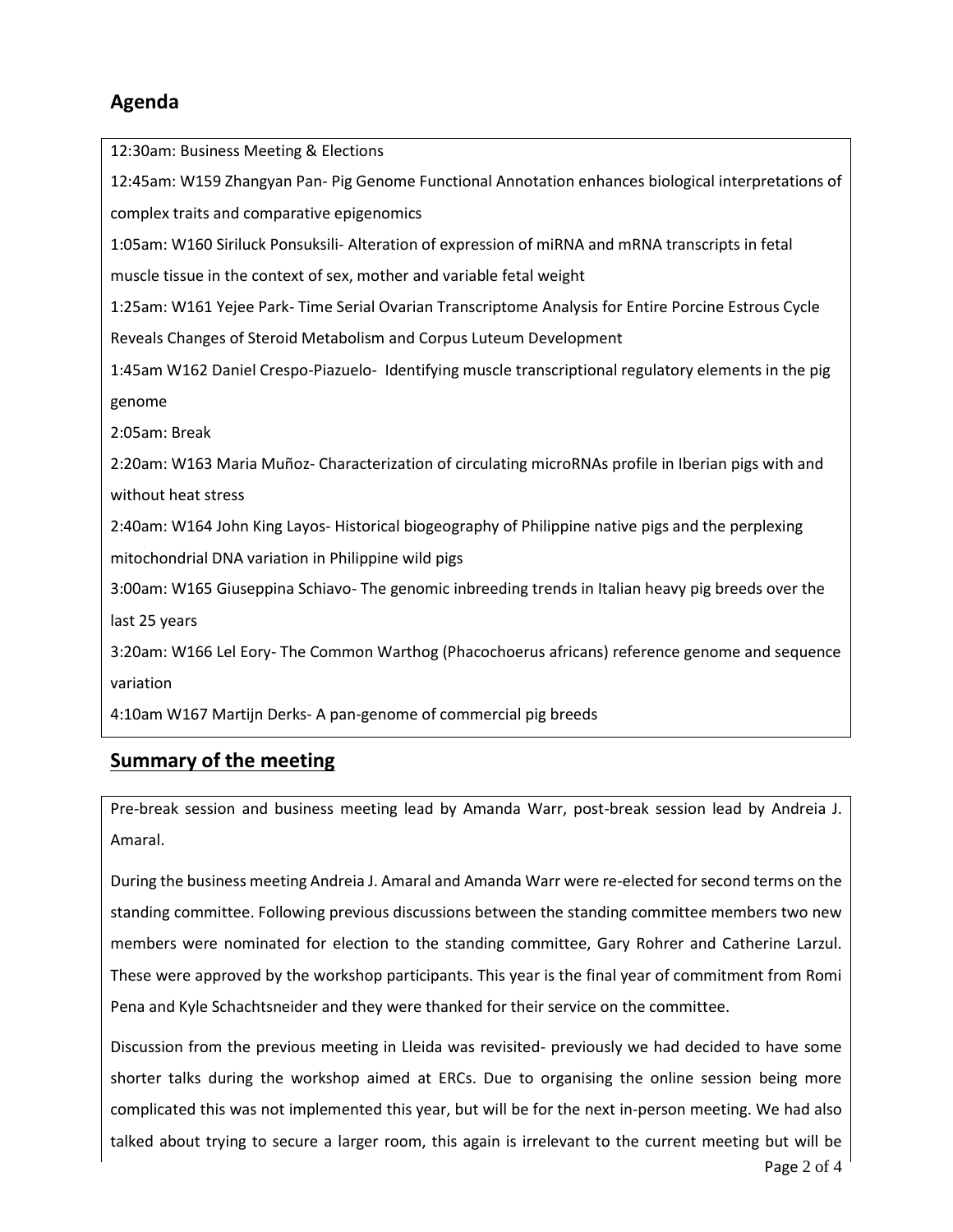relevant to the next in-person meeting. The intention is to base these requirements on in-person attendance from the 2019 meeting, however we present both the 2019 and 2021 numbers to demonstrate requirements for room size in South Africa.

Recommendations were sought for possible plenary speakers for the next conference however no suggestions were made.

Members were asked to bring up any other business, however no further discussions were raised.

Attendees were instructed on how to ask questions and to keep their mics off during talks. Attendees were reminded to visit the 32 pig genetic and genomics posters and listen to the associated short talks.

Talks proceeded as described in the agenda.

#### **New Committee co-chair**

Chair: Daniel Ciobanu

Term of service (*add years of first and second term of service*): First: 2019-2023

Affiliation: University of Nebraska-Lincoln

E-mail address: dciobanu@unl.edu

# **New Committee co-chair** (optional)

Chair: Amanda Warr

Term of service (*add years of first and second term of service*): First: 2017-2021, Second 2021-2025

Affiliation: University of Edinburgh

E-mail address: amanda.warr@roslin.ed.ac.uk

*Note: One term runs for two bi-annual conferences (i.e. four years)*